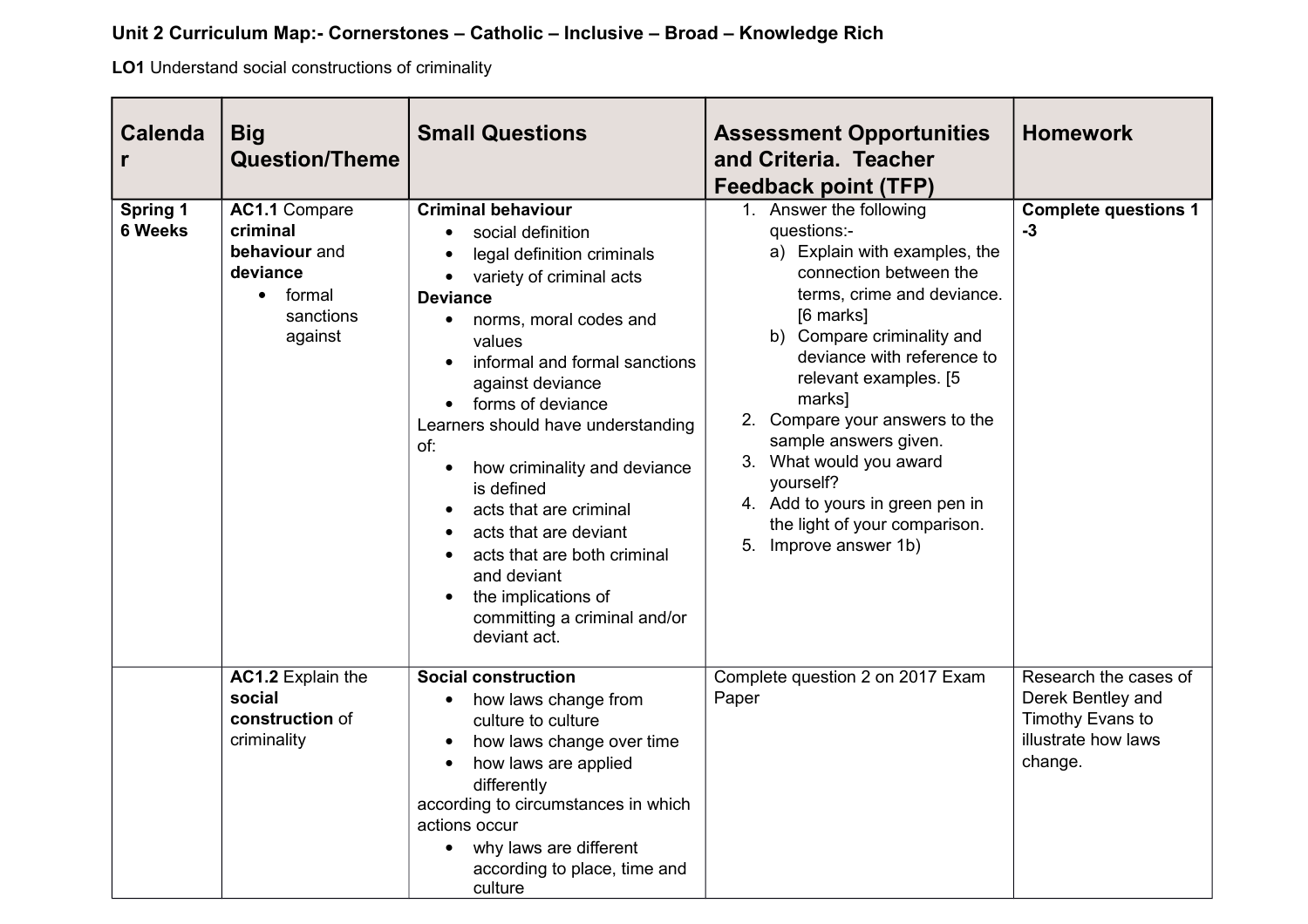## **LO2** Know theories of criminality

| <b>Calendar</b> | <b>Big</b><br><b>Question/</b><br><b>Theme</b>                            | <b>Small Questions</b>                                                                                                                                                                                                                                                                                                     | <b>Assessment Opportunities and Criteria.</b><br><b>Teacher Feedback point (TFP)</b>                                                                                                                                                                                                                                                                                                                                                                                                                                                                                                | <b>Homework</b>                                                                                                                                                                                                                                                                                                                                                                                                                                                                                                                                                                                                 |
|-----------------|---------------------------------------------------------------------------|----------------------------------------------------------------------------------------------------------------------------------------------------------------------------------------------------------------------------------------------------------------------------------------------------------------------------|-------------------------------------------------------------------------------------------------------------------------------------------------------------------------------------------------------------------------------------------------------------------------------------------------------------------------------------------------------------------------------------------------------------------------------------------------------------------------------------------------------------------------------------------------------------------------------------|-----------------------------------------------------------------------------------------------------------------------------------------------------------------------------------------------------------------------------------------------------------------------------------------------------------------------------------------------------------------------------------------------------------------------------------------------------------------------------------------------------------------------------------------------------------------------------------------------------------------|
| Spring 1 & 2    | AC2.1<br>Describe<br>biological<br>theories of<br>criminality             | <b>Biological theories</b><br>genetic theories<br>physiological<br>theories<br>Learners should have<br>knowledge of a range of<br>genetic theories, such as:<br>Jacobs xyy study<br>twin and adoption<br>studies<br>Learners should have<br>knowledge of a range of<br>physiological theories, e.g.<br>Lombroso<br>Sheldon | One theory of crime was based on the physical measurements<br>of Italian prisoners compared with those of Italian soldiers. This<br>theory proposed that criminals had been born with specific<br>features. Another key theory argued that an individual's body<br>shape is correlated with becoming a criminal.<br>(a) (i) With reference to the text above, describe the main<br>features of one physiological theory of criminality. [6]<br>(ii) Describe the weakness of the physiological theory<br>described in [6]<br>(b) Explain one genetic theory of criminality. [5] TFP | Create a diagram explaining the biolo<br>theories of crime.                                                                                                                                                                                                                                                                                                                                                                                                                                                                                                                                                     |
|                 | <b>AC2.2</b><br>Describe<br>individualistic<br>theories of<br>criminality | <b>Individualistic theories</b><br>learning theories<br>psychodynamic<br>psychological<br>theories<br>Learners should have<br>knowledge of a range of<br>theories, e.g.<br>Bandura<br>Eysenck<br>Freud                                                                                                                     | Explain Social Learning Theory 6 marks                                                                                                                                                                                                                                                                                                                                                                                                                                                                                                                                              | 'Hoodies' have been recently banned from a<br>shopping centre in an attempt to clamp down<br>anti-social and threatening behaviour. This h<br>attracted a lot of media attention which has le<br>the meaning of 'hoodie' being examined by a<br>paper which ran with the headline:<br>"Ban the hood for good".<br>(a) Describe what is meant by a 'moral panic<br>give two examples. [4]<br>(b) Describe what is meant by 'deviance'. [2]<br>(c) With reference to two examples, explain $\mathsf{I}$<br>deviance differs from crime. [6]<br>(d) Describe how individualistic theories expl<br>criminality. [5] |
|                 | AC2.3<br>Describe<br>sociological<br>theories of<br>criminality           | <b>Sociological theories</b><br>social structure<br>interactionism<br>realism<br>$\bullet$<br>Learners should be able to<br>summarise the key points of<br>a range of theories, e.g.                                                                                                                                       | Jimmy, aged 22, has suffered from verbal and physical abuse for most<br>of his life. This is because he has large ears, a large jaw and very<br>long arms. Jimmy never knew his father, and lived with his mother<br>and her succession of boyfriends. Jimmy has recently undergone<br>some medical tests which have revealed he has an extra Y<br>chromosome. He has also been hanging around with local criminals<br>and is due to appear before a local magistrates' court on a second<br>charge of grievous bodily harm.                                                        |                                                                                                                                                                                                                                                                                                                                                                                                                                                                                                                                                                                                                 |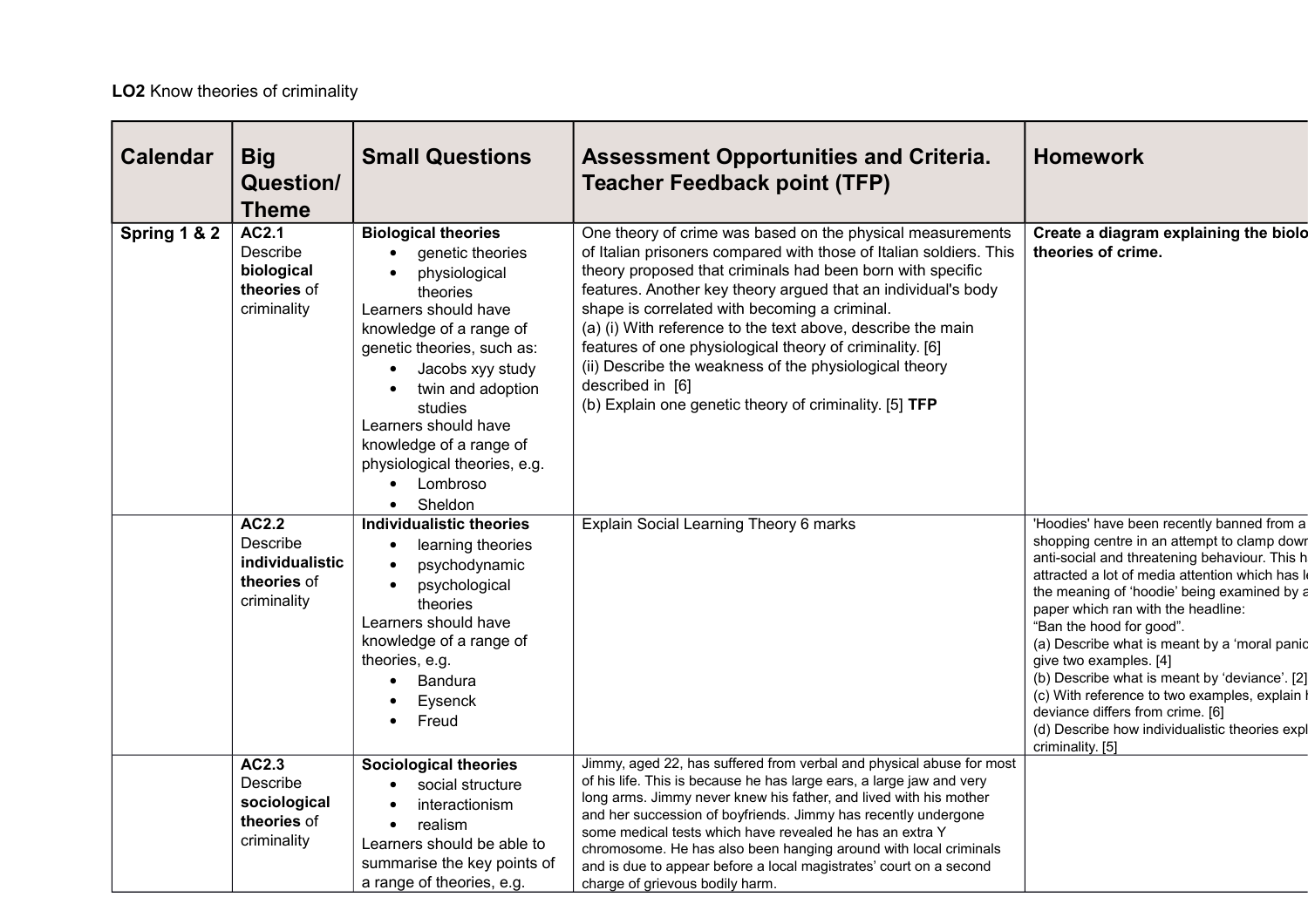| Marxism<br>Labelling<br>Functionalism<br>left and right realism | (a) Describe one physiological theory of criminality. [5]<br>(b) Analyse how one genetic theory of criminality may account for<br>Jimmy's criminal behaviour. [7]<br>(c) With reference to Jimmy's case, describe one individualistic theory<br>of criminality. [5]<br>(d) Evaluate psychodynamic theory in explaining causes of criminality.<br>$[8]$ TFP |  |
|-----------------------------------------------------------------|------------------------------------------------------------------------------------------------------------------------------------------------------------------------------------------------------------------------------------------------------------------------------------------------------------------------------------------------------------|--|
|-----------------------------------------------------------------|------------------------------------------------------------------------------------------------------------------------------------------------------------------------------------------------------------------------------------------------------------------------------------------------------------------------------------------------------------|--|

## **LO3** Understand causes of criminality

| <b>Calendar</b> | <b>Big</b><br><b>Question/Them</b><br>е                                                                            | <b>Small Questions</b>                                                                                                                                                                                                                                                                                                                                                                                                                                    | <b>Assessment Opportunities and</b><br>Criteria. Teacher Feedback point<br>(TFP)                                                                                                                                                                                                                                                                                                                                                                                                                                                                                                                                                                                                                                                                                                                                                                                                                                                                                                   | <b>Homework</b>                                                                                                                                                                                                                                                                                              |
|-----------------|--------------------------------------------------------------------------------------------------------------------|-----------------------------------------------------------------------------------------------------------------------------------------------------------------------------------------------------------------------------------------------------------------------------------------------------------------------------------------------------------------------------------------------------------------------------------------------------------|------------------------------------------------------------------------------------------------------------------------------------------------------------------------------------------------------------------------------------------------------------------------------------------------------------------------------------------------------------------------------------------------------------------------------------------------------------------------------------------------------------------------------------------------------------------------------------------------------------------------------------------------------------------------------------------------------------------------------------------------------------------------------------------------------------------------------------------------------------------------------------------------------------------------------------------------------------------------------------|--------------------------------------------------------------------------------------------------------------------------------------------------------------------------------------------------------------------------------------------------------------------------------------------------------------|
| <b>Spring 2</b> | AC3.1 Analyse<br>situations of<br>criminality                                                                      | <b>Situations relating to:</b><br>different types of crime<br>$\bullet$<br>individual criminal<br>behaviour<br>Learners should have<br>knowledge of a range of crimes<br>for example, crimes against the<br>person/property, white collar,<br>corporate crime, etc.<br>Learners should be able to<br>analyse a range of crimes and<br>criminal behaviour and<br>understand possible causes<br>through the application of the<br>theories learned for LO2. | An increase in homelessness in a small town has led<br>to people sleeping in shop doorways. Shopkeepers,<br>shoppers and local people have complained to the<br>police. The police are responding with a zero-<br>tolerance approach to vagrancy. The Vagrancy Act<br>1824 still applies and makes it a criminal offence to<br>'sleep rough'. The town holds a one-day music<br>festival and, due to it finishing late, many of the<br>festival goers miss the last transport home and end<br>up sleeping in the station in the town.<br>(a) Explain why some laws such as the Vagrancy Act<br>1824 have not been subject to change. [4]<br>(b) Explain how Marxist theory would account for the<br>issue of a zero-tolerance approach to issues such as<br>'sleeping rough'. [6]<br>(c) Discuss how biological theories explain the<br>causes of criminal behaviour. [7]<br>(d) Discuss how relevant sociological theories<br>account for people having to 'sleep rough'. [8] TFP | AC3.1 Analyse situations<br>criminality.<br>Research the childhood<br>backgrounds of any<br>notorious serial killers sucl<br>as Fred and Rose West,<br>Harold Shipman etc. Focu<br>on their life history and NC<br>their crimes. Which theory<br>of criminality could accoun<br>for their criminal behavioul |
|                 | <b>AC3.2</b> Evaluate the<br>effectiveness<br>of criminological<br>theories to<br>explain causes of<br>criminality | <b>Criminological theories</b><br>individualistic<br>biological<br>sociological<br>Learners should evaluate the                                                                                                                                                                                                                                                                                                                                           | Describe the weaknesses of a physiological theory<br>of criminality. 6 marks                                                                                                                                                                                                                                                                                                                                                                                                                                                                                                                                                                                                                                                                                                                                                                                                                                                                                                       | Consider the strengths of<br>biological theories to expla<br>criminality 9 marks.                                                                                                                                                                                                                            |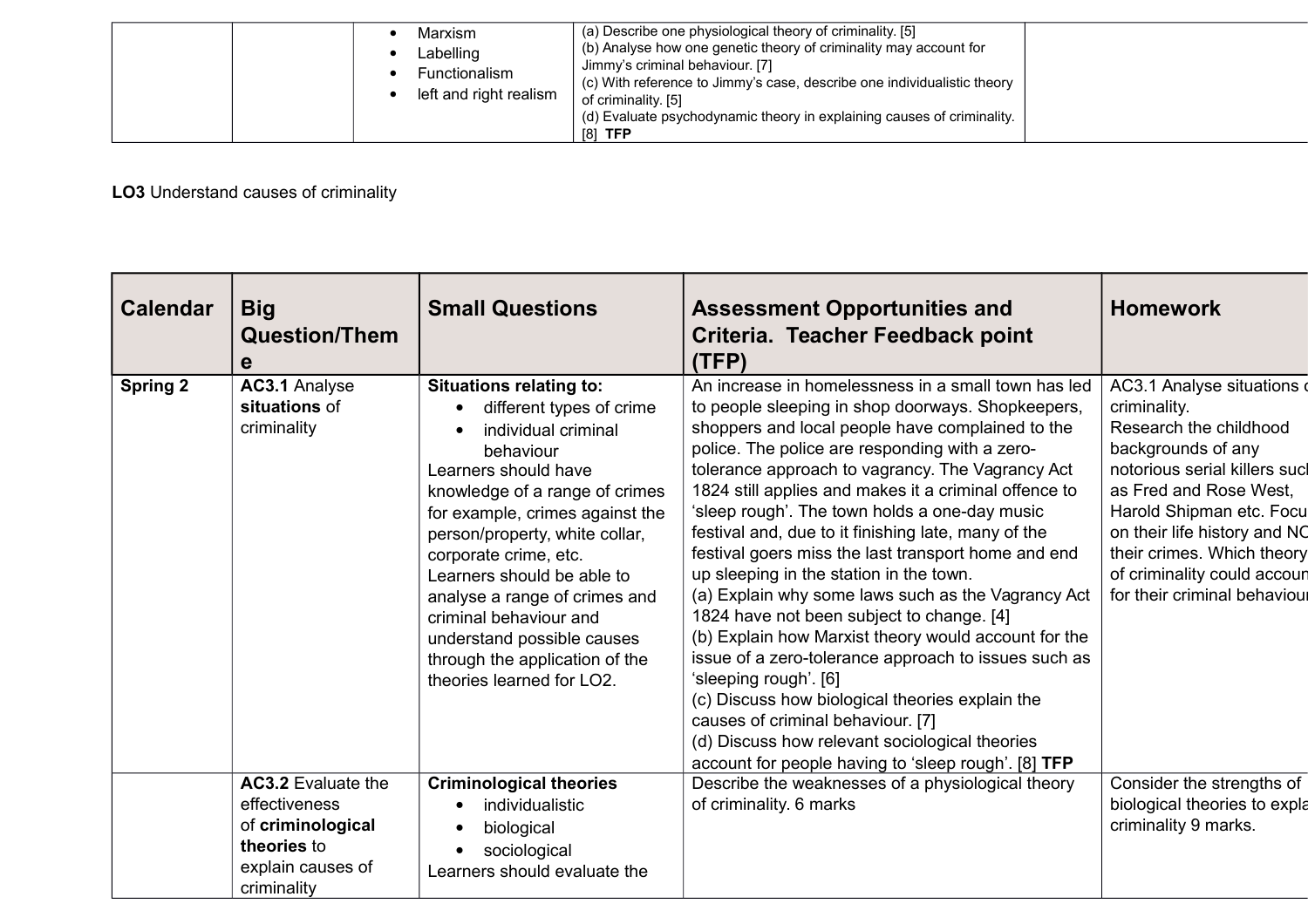|  | strengths and weaknesses of      |  |
|--|----------------------------------|--|
|  | criminological theories in terms |  |
|  | $\pm$ of explaining crime.       |  |

## **LO4** Understand causes of policy change

| <b>Calendar</b> | <b>Big</b><br>Question/<br>Theme                                                                            | <b>Small Questions</b>                                                                                                                                                                                                                                                                                                                                                                                                                                                                                                                          | <b>Assessment Opportunities and Criteria. Teacher</b><br><b>Feedback point (TFP)</b>                                                                                                                                                                                                                                                                                                                                                                                                                                                                                                                                                                                                                                                                                                                                                                                                                                                                                                                                                                                                                                                                                                                                                                                                                                                                                                                                                                                                                                    | <b>Homework</b>                                  |
|-----------------|-------------------------------------------------------------------------------------------------------------|-------------------------------------------------------------------------------------------------------------------------------------------------------------------------------------------------------------------------------------------------------------------------------------------------------------------------------------------------------------------------------------------------------------------------------------------------------------------------------------------------------------------------------------------------|-------------------------------------------------------------------------------------------------------------------------------------------------------------------------------------------------------------------------------------------------------------------------------------------------------------------------------------------------------------------------------------------------------------------------------------------------------------------------------------------------------------------------------------------------------------------------------------------------------------------------------------------------------------------------------------------------------------------------------------------------------------------------------------------------------------------------------------------------------------------------------------------------------------------------------------------------------------------------------------------------------------------------------------------------------------------------------------------------------------------------------------------------------------------------------------------------------------------------------------------------------------------------------------------------------------------------------------------------------------------------------------------------------------------------------------------------------------------------------------------------------------------------|--------------------------------------------------|
| <b>Summer 1</b> | <b>AC4.1</b><br>Assess the<br>use of<br>criminologic<br>al theories in<br>informing<br>policy<br>developmen | <b>Criminological theories</b><br>individualistic<br>biological<br>sociological<br><b>Policy development</b><br>informal policy making<br>formal policy making<br>$\triangleright$ crime control<br>policies<br>$\blacktriangleright$<br>state<br>punishment<br>policies<br>Learners should be able to<br>apply their knowledge of each<br>of the theories and assess<br>their use in informing policy on<br>crime. This could include, for<br>example, penal populism, zero<br>tolerance, CCTV, restorative<br>justice, multi-agency approach. | Edna and Sidney are neighbours. Edna is obsessed with cats and<br>has 40 of them in her house. She has lived in poverty for many<br>years. Sidney is a wealthy, elderly punk rocker who always dresses<br>in punk rocker clothes and styles his hair in a spiked multi-coloured<br>mohawk. He also regularly illegally downloads music and plays it at<br>high volume late at night. Edna and Sidney intensely dislike each<br>other and regularly argue. Edna complains about the music and<br>Sidney calls Edna 'a crazy old woman'. Many of their neighbours<br>shout abuse at Edna saying she is mad and needs locking up.<br>Edna has never complained to the police about this. One night she<br>found graffiti on her door saying 'mad woman'. When she heard<br>Sidney's music she went to his house armed with a kitchen knife,<br>and stabbed him in the heart. He died shortly after the attack.<br>(a)(i) Describe what is meant by the term 'deviance'. [3]<br>(ii) Using examples from the scenario, explain behaviour that could<br>be described as criminal, deviant, or both. [5]<br>(b) Explain how fear may have prevented Edna from reporting the<br>name calling and the loud music to the police. [2]<br>(c)(i) Describe one sociological theory of criminality. [4]<br>(ii) Analyse how the theory described above can be applied to<br>Edna's situation. [5]<br>(iii) Evaluate the effectiveness of the sociological theory described<br>on page 3 in explaining causes of criminality. [6] TFP | Research and explain t<br>idea of the Panopticon |
|                 | <b>AC4.2</b>                                                                                                | Social changes                                                                                                                                                                                                                                                                                                                                                                                                                                                                                                                                  | (e) With reference to examples, analyse how laws change due to                                                                                                                                                                                                                                                                                                                                                                                                                                                                                                                                                                                                                                                                                                                                                                                                                                                                                                                                                                                                                                                                                                                                                                                                                                                                                                                                                                                                                                                          | Research other areas v                           |